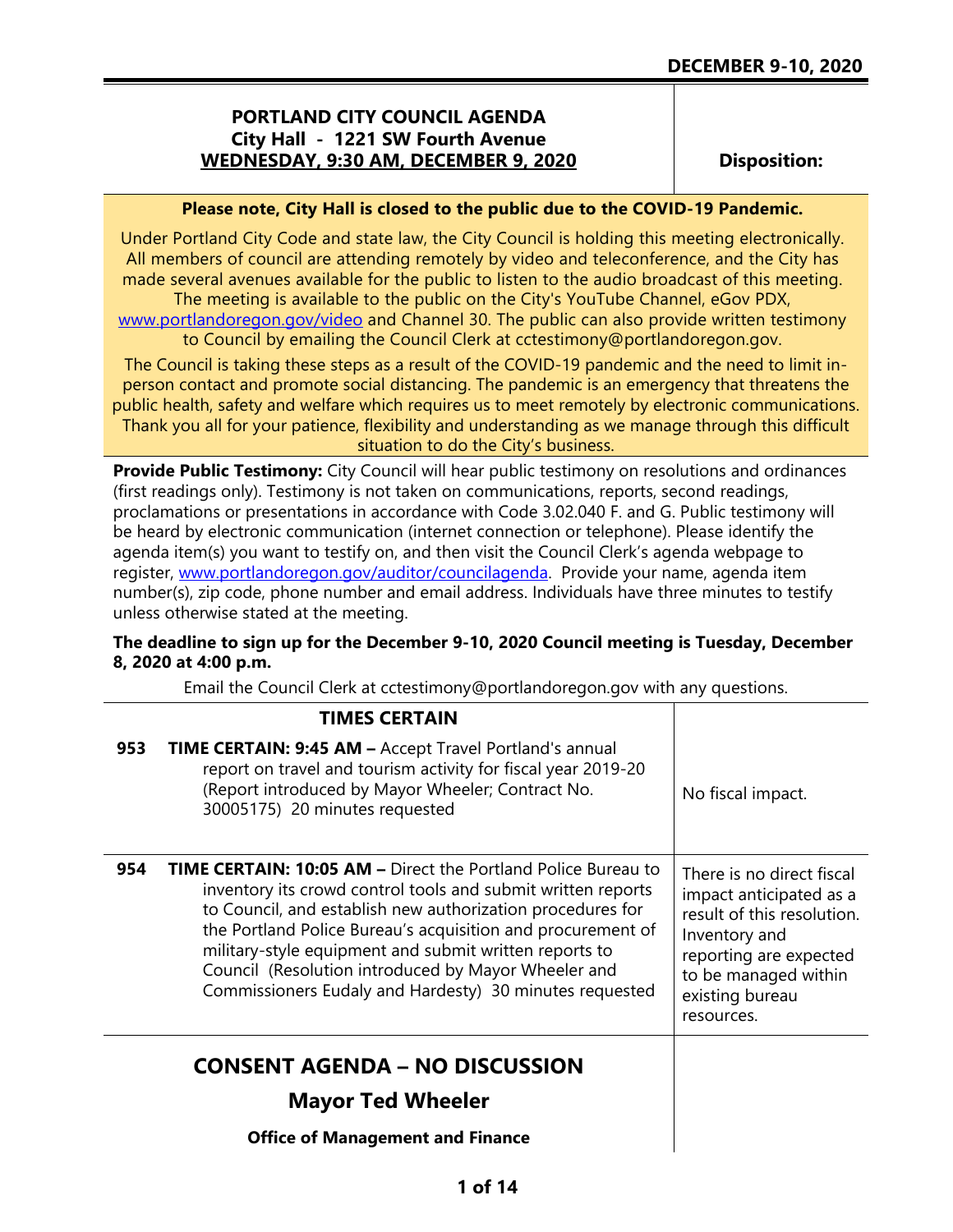|      |                                                                                                                                                                                                                                   | <b>DECEMBER 9-10, 2020</b>                                                                                                                                                                                                                                                                                                                                                                                                           |
|------|-----------------------------------------------------------------------------------------------------------------------------------------------------------------------------------------------------------------------------------|--------------------------------------------------------------------------------------------------------------------------------------------------------------------------------------------------------------------------------------------------------------------------------------------------------------------------------------------------------------------------------------------------------------------------------------|
| *955 | Pay property damage claim of N Williams Creations LLC in the<br>sum of \$19,965 involving the Portland Bureau of<br>Environmental Services and the Water Bureau (Ordinance)                                                       | Total cost to the City to<br>settle the claim is<br>\$19,965. The source of<br>funding is the City's<br><b>Insurance and Claims</b><br>Fund. All costs of the<br>settlement are in the<br>current fiscal year.                                                                                                                                                                                                                       |
| *956 | Pay settlement of Robin Runstein property damage lawsuit in the<br>sum of \$27,000 involving the Portland Water Bureau<br>(Ordinance)                                                                                             | Total cost to the City to<br>settle the lawsuit is<br>\$27,000. The source of<br>funding is the City's<br><b>Insurance and Claims</b><br>Fund. All costs of the<br>settlement are in the<br>current fiscal year.                                                                                                                                                                                                                     |
| 957  | Assess property for system development charge contracts, private<br>plumbing loan contracts and safety net loan deferral<br>contracts (Ordinance; Z0844, K0186, T0203, W0072, Z1209,<br>K0187, T0204, Z0845, W0073, P0165, P0166) | e below                                                                                                                                                                                                                                                                                                                                                                                                                              |
| 958  | Update salary grade for Environmental Supervisor classification<br>(Ordinance)                                                                                                                                                    | There is no immediate<br>fiscal impact as<br>individual salaries will<br>not be changing. The<br>annual maximum rate<br>for the Environmental<br>Supervisor<br>classification is<br>currently \$131,248.<br>This ordinance will<br>raise the annual<br>maximum rate to<br>\$145,808, an increase<br>of \$14,560. There are<br>currently nine<br>incumbents in the<br>classification, for a<br>maximum cost increase<br>of \$131,040. |
|      | <b>Commissioner Chloe Eudaly</b>                                                                                                                                                                                                  |                                                                                                                                                                                                                                                                                                                                                                                                                                      |

**Bureau of Transportation**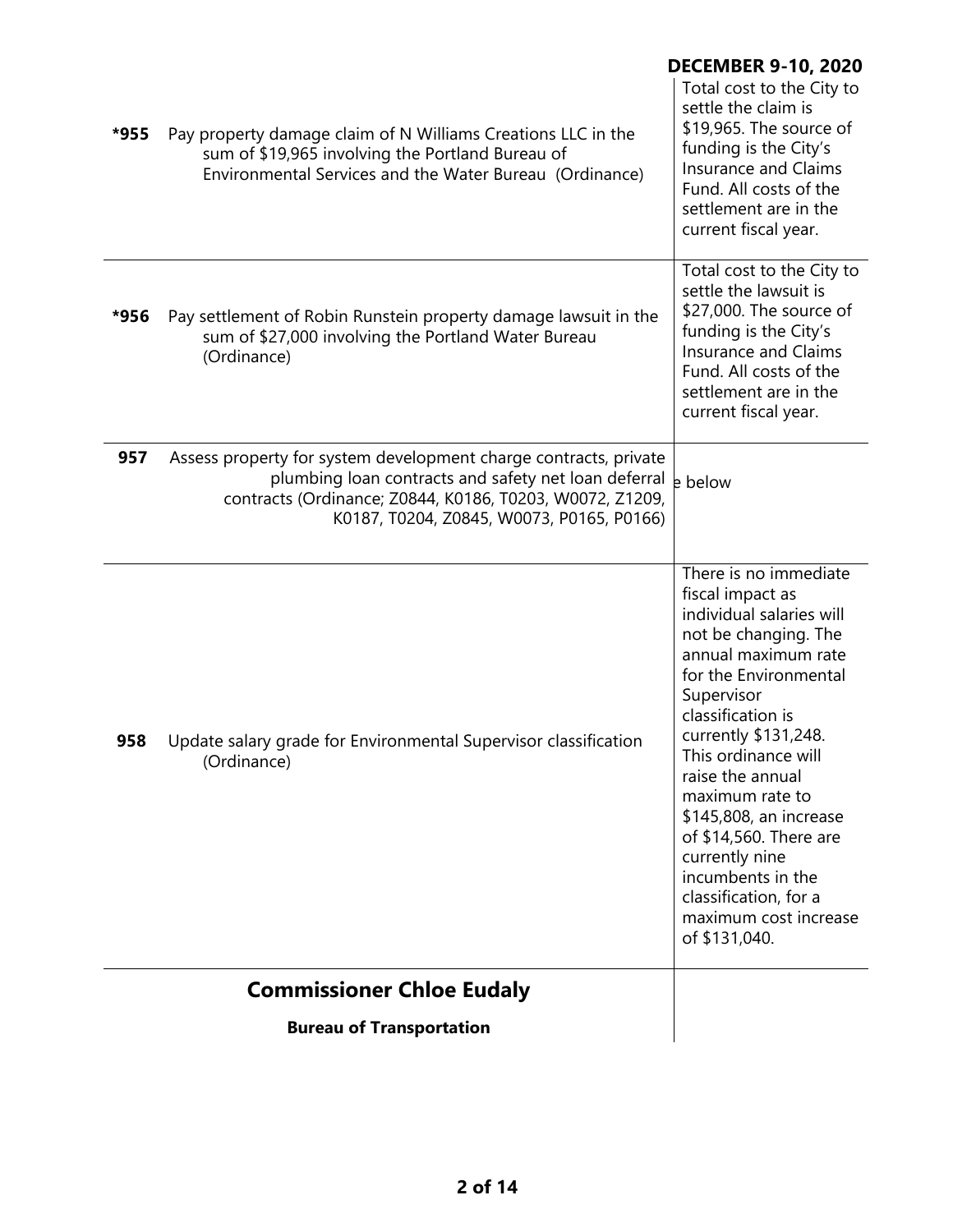|     |                                                                                                                                                                                                                                                                                                                                                                         | <b>DECEMBER 9-10, 2020</b>                                                                                                                                                                                                                                                                                                                                                                            |
|-----|-------------------------------------------------------------------------------------------------------------------------------------------------------------------------------------------------------------------------------------------------------------------------------------------------------------------------------------------------------------------------|-------------------------------------------------------------------------------------------------------------------------------------------------------------------------------------------------------------------------------------------------------------------------------------------------------------------------------------------------------------------------------------------------------|
| 959 | Accept a grant in the amount of \$145,000 from the Oregon<br>Department of Transportation to replace Interstate 205<br>freeway signage concurrent with the renaming of a portion<br>of NE Killingsworth St east of NE Cully Blvd to NE Lombard St<br>as part of the Columbia – Lombard Wayfinding Project<br>(Second Reading Agenda 927; amend Ordinance No.<br>190073) | The estimated cost of<br>this street renaming is<br>\$443,557. ODOT will<br>contribute \$145,000<br>toward the project.<br><b>Additional resources</b><br>include \$127,953 in<br>Quick Build funding<br>and \$170,604 in Heavy<br>Vehicle Use Tax<br>(HVUT). Funding for<br>this project is included<br>in the Bureau's FY 20-<br>21 Revised Budget and<br>forthcoming FY 21-22<br>Requested Budget. |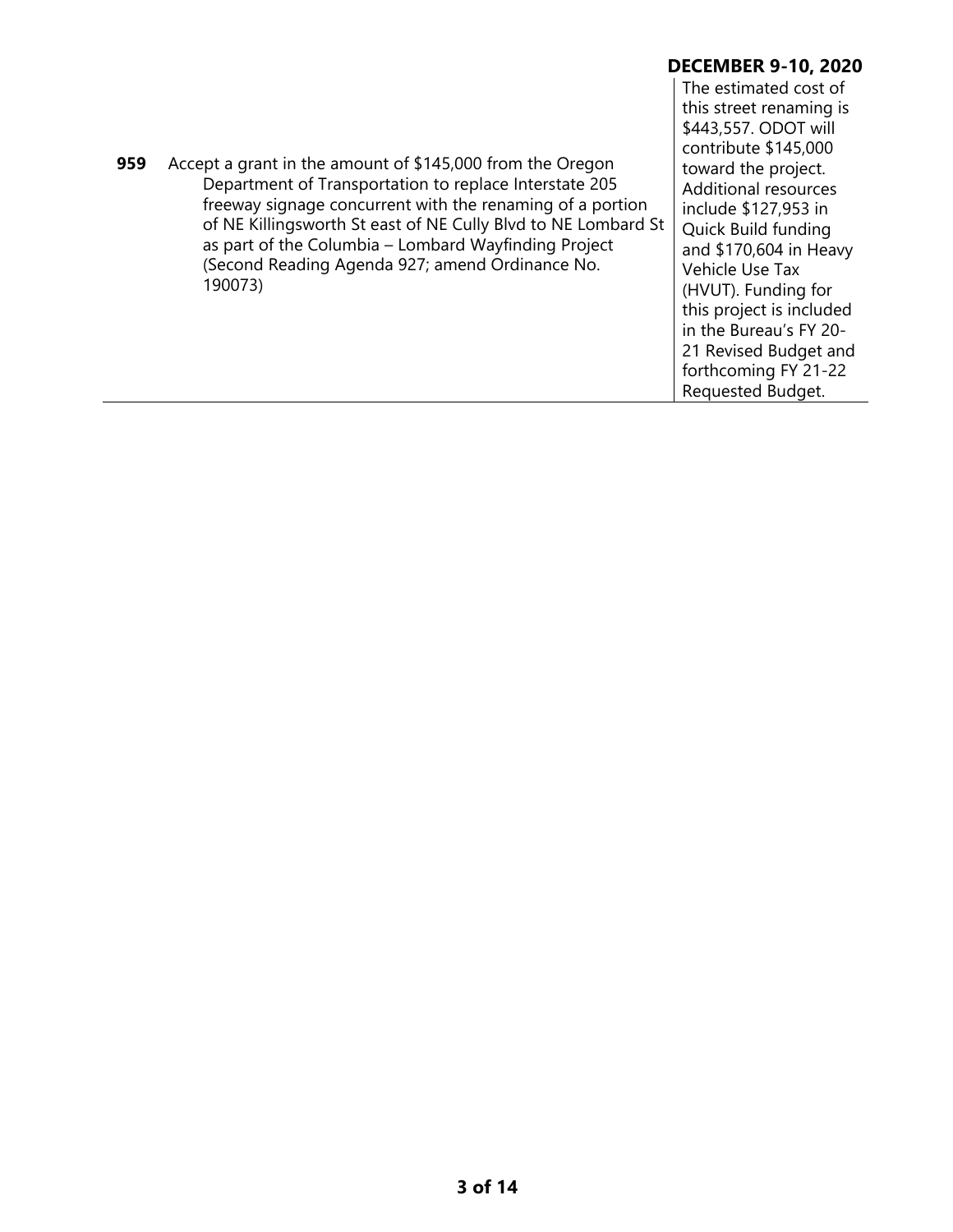$\blacksquare$ 

|     | <b>Commissioner Jo Ann Hardesty</b>                                                                                                                                                                                                                                                                                                                                                          |                                                                                                                                                                                                                                                                                                                                                                                                         |
|-----|----------------------------------------------------------------------------------------------------------------------------------------------------------------------------------------------------------------------------------------------------------------------------------------------------------------------------------------------------------------------------------------------|---------------------------------------------------------------------------------------------------------------------------------------------------------------------------------------------------------------------------------------------------------------------------------------------------------------------------------------------------------------------------------------------------------|
|     | <b>Portland Bureau of Emergency Management</b>                                                                                                                                                                                                                                                                                                                                               |                                                                                                                                                                                                                                                                                                                                                                                                         |
| 960 | Accept a grant from the Oregon Office of Emergency<br>Management Emergency Management Performance Grant<br>Program, Grant No. 20-542, in the amount of \$315,545 for<br>administering an integrated all-hazard emergency<br>management program for the City (Second Reading Agenda<br>930)                                                                                                   | Acceptance of this<br>grant requires a local<br>match of General Fund<br>resources in the<br>amount of \$315,545.<br>This match is achieved<br>with salary, benefits,<br>and materials and<br>services. This is an<br>annual grant PBEM has<br>received since 2007 in<br>support of City<br>emergency<br>management and<br>preparedness.                                                                |
|     | <b>REGULAR AGENDA</b>                                                                                                                                                                                                                                                                                                                                                                        |                                                                                                                                                                                                                                                                                                                                                                                                         |
| 961 | Appoint Cristina Nieves and Thomas Mosher to the Open and<br>Accountable Elections Commission (Report introduced by<br>Mayor Wheeler and Commissioner Fritz)                                                                                                                                                                                                                                 | No fiscal impact.                                                                                                                                                                                                                                                                                                                                                                                       |
|     | <b>Mayor Ted Wheeler</b>                                                                                                                                                                                                                                                                                                                                                                     |                                                                                                                                                                                                                                                                                                                                                                                                         |
| 962 | Proclaim December 2020 to be Buy Local Month (Proclamation<br>introduced by Mayor Wheeler) 15 minutes requested                                                                                                                                                                                                                                                                              | No fiscal impact.                                                                                                                                                                                                                                                                                                                                                                                       |
|     | <b>Office of Management and Finance</b>                                                                                                                                                                                                                                                                                                                                                      |                                                                                                                                                                                                                                                                                                                                                                                                         |
| 963 | Authorize contract with Jacobs Engineering Group, Inc. for Design<br>Services for the Bull Run Pipeline Project for \$29 million<br>(Ordinance; Contract No. 30007505) 10 minutes<br>requestedAuthorize contract with Jacobs Engineering Group,<br>Inc. for Design Services for the Bull Run Pipeline Project for<br>\$29 million (Ordinance; Contract No. 30007505) 10 minutes<br>requested | This ordinance<br>authorizes a contract<br>with an external firm<br>for design services and<br>represents 14% of<br>current estimated<br>project costs (\$201.4M<br>low-confidence<br>estimate). The capital<br>costs for this project<br>are budgeted in the<br><b>Water Bureau's CIP and</b><br>all operating costs are<br>captured in the<br>bureau's rate forecast<br>and annual adopted<br>budget. |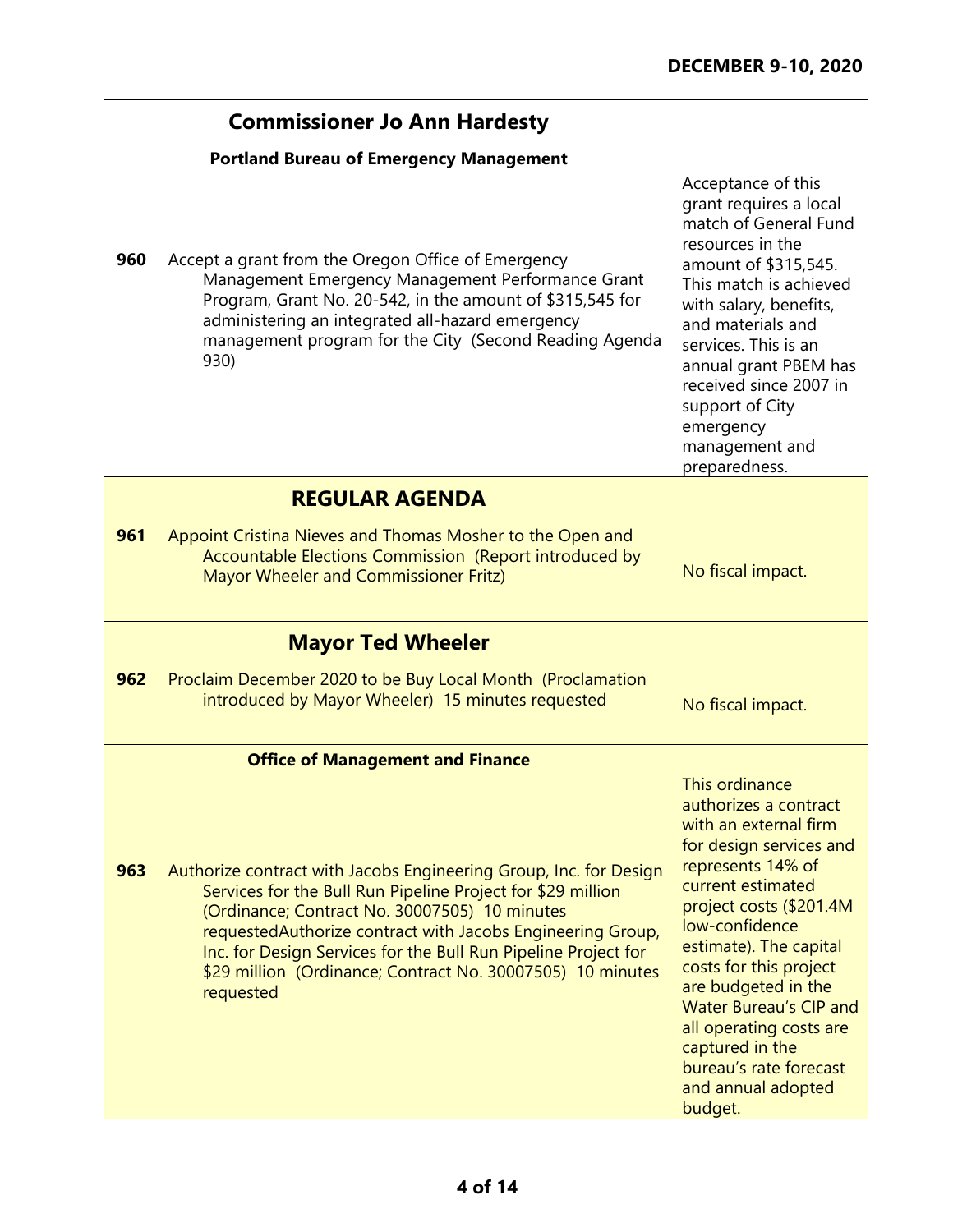| 964    | Authorize water revenue bonds to finance water system capital<br>improvements in an amount not to exceed \$142 million and<br>refund water revenue bonds (Second Reading Agenda 936)                                                                                      | See below. |
|--------|---------------------------------------------------------------------------------------------------------------------------------------------------------------------------------------------------------------------------------------------------------------------------|------------|
|        | <b>Portland Housing Bureau</b>                                                                                                                                                                                                                                            |            |
| $*965$ | Authorize new construction financing for an affordable housing<br>project to be developed by Las Adelitas Limited Partnership<br>or a Hacienda Community Development Corporation affiliate<br>in an amount not to exceed \$17,350,050 (Ordinance) 30<br>minutes requested | See below. |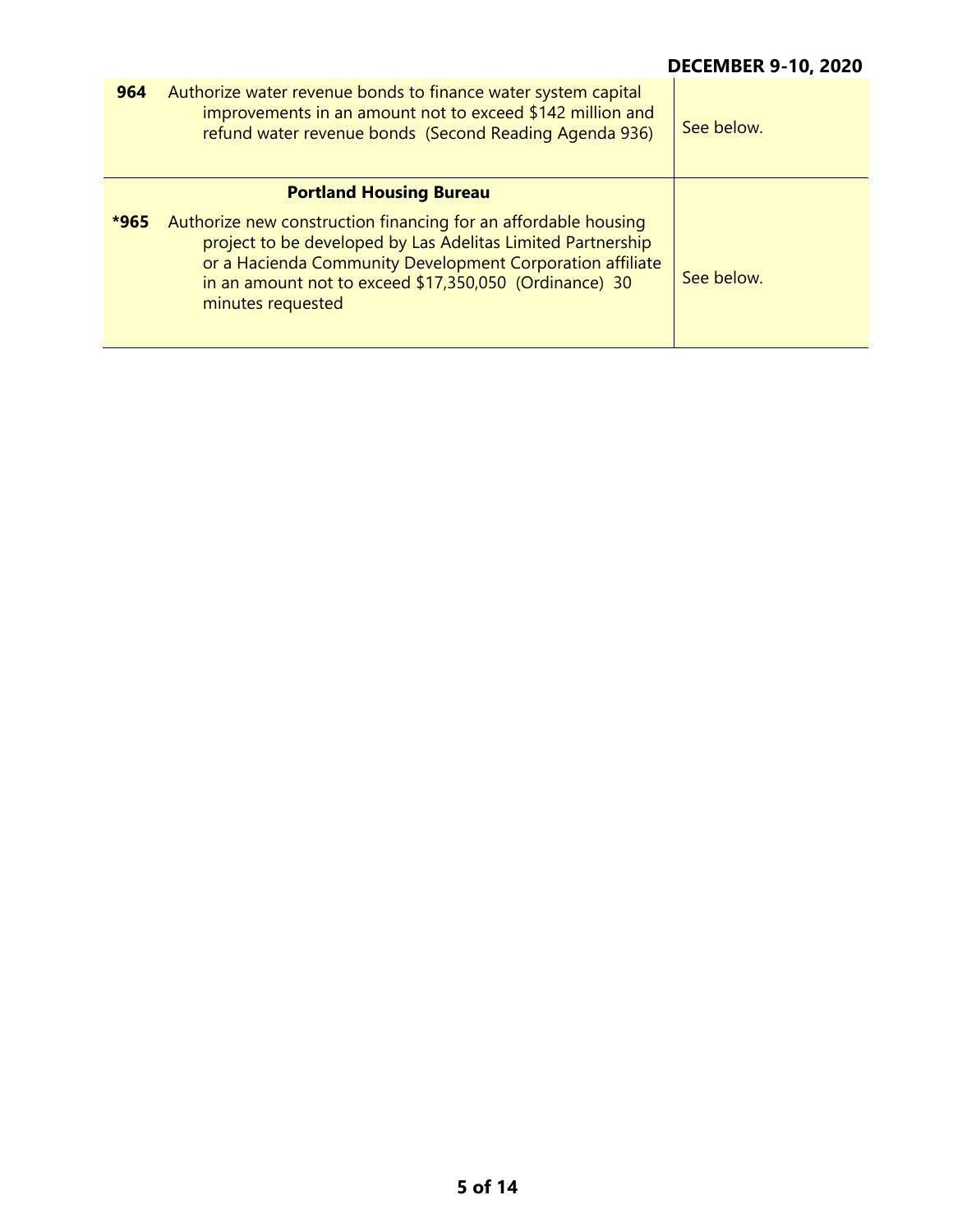|     | <b>Commissioner Chloe Eudaly</b>                                                                                                                                                                                                                              |                                                                                                                                                                                                                                                                                                                                                                                                                                                                                                                                                                                                                            |
|-----|---------------------------------------------------------------------------------------------------------------------------------------------------------------------------------------------------------------------------------------------------------------|----------------------------------------------------------------------------------------------------------------------------------------------------------------------------------------------------------------------------------------------------------------------------------------------------------------------------------------------------------------------------------------------------------------------------------------------------------------------------------------------------------------------------------------------------------------------------------------------------------------------------|
|     | <b>Office of Community &amp; Civic Life</b>                                                                                                                                                                                                                   |                                                                                                                                                                                                                                                                                                                                                                                                                                                                                                                                                                                                                            |
| 966 | Amend grant with Southeast Uplift in amount not to exceed<br>\$145,000 and reassess district coalition model for<br>administrative simplification, expanded and equitable<br>services (Ordinance; amend Contract No. 32002080) 30<br>minutes requested        | See below                                                                                                                                                                                                                                                                                                                                                                                                                                                                                                                                                                                                                  |
|     | <b>Commissioner Amanda Fritz</b>                                                                                                                                                                                                                              |                                                                                                                                                                                                                                                                                                                                                                                                                                                                                                                                                                                                                            |
| 967 | Amend the Open and Accountable Elections Program to eliminate<br>the election matching periods and maintain the program's<br>oversight with the Commissioner of Public Utilities through<br>2022 (Ordinance; amend Code Chapter 2.16) 10 minutes<br>requested | This ordinance<br>simplifies compliance<br>with Open and<br><b>Accountable Elections</b><br>program requirements<br>by aligning all<br>requirements with the<br>timeline of election<br>periods. One result of<br>this adjustment is that<br>certified candidates<br>may submit<br>contributions for<br>matching funds up to<br>10 days before an<br>election whereas the<br>previous cutoff was 21<br>days prior. This may<br>somewhat affect the<br>volume of matching<br>requests submitted to<br>the program, but the<br>program does not<br>anticipate significant<br>fiscal impacts to the<br>City from this change. |
|     | <b>Bureau of Environmental Services</b>                                                                                                                                                                                                                       |                                                                                                                                                                                                                                                                                                                                                                                                                                                                                                                                                                                                                            |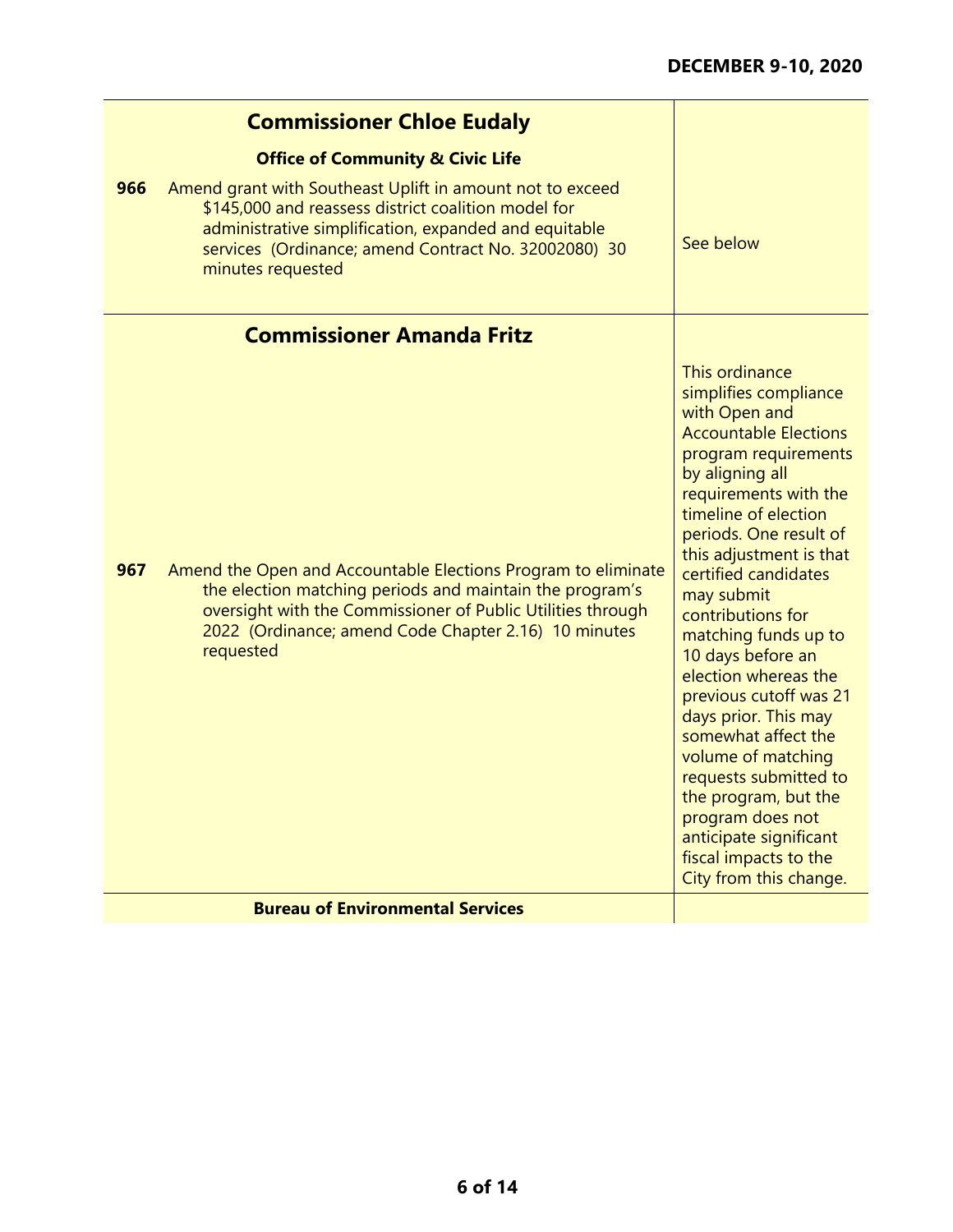|     |                                                                                                                                                                                                                                                                                                                                                                         | <b>DECEMBER 9-10, 2020</b>                                                                                                                                                                                                                                                                                                                                                                                                                                                                                                                                                                                                                                   |
|-----|-------------------------------------------------------------------------------------------------------------------------------------------------------------------------------------------------------------------------------------------------------------------------------------------------------------------------------------------------------------------------|--------------------------------------------------------------------------------------------------------------------------------------------------------------------------------------------------------------------------------------------------------------------------------------------------------------------------------------------------------------------------------------------------------------------------------------------------------------------------------------------------------------------------------------------------------------------------------------------------------------------------------------------------------------|
| 968 | Approve findings to authorize an exemption to the competitive<br>bidding requirements and authorize the use of the<br>alternative contracting method of Construction<br>Manager/General Contractor for the NW 9th Avenue/NW<br>Hoyt Street System Improvements Project No. E11252<br>(Ordinance) 10 minutes requested                                                   | Project construction is<br>estimated to cost<br>approximately \$5.4<br>million. The estimated<br>total project cost is<br>anticipated to be<br>approximately \$8.2<br>million, including<br>construction, design<br>services, project<br>management/staff<br>costs, construction<br>management and<br>other direct costs and<br>contingences. The<br>proposed budget is a<br>project estimate based<br>on similar projects.<br>Design work in the<br>early stages and the<br>level of confidence is<br>"Moderate." Costs for<br>the project are<br>provided by BES and<br><b>Water Bureaus' Capital</b><br>Improvement<br>Programs, funded by<br>ratepayers. |
| 969 | Authorize an exemption to the competitive bidding process<br>pursuant to Oregon Revised Statutes Chapter 279C and City<br>Code Chapter 5.34 for construction of certain right-of-way<br>surface stormwater facilities funded by % for Green (Second<br>Reading Agenda 922)                                                                                              | See below.                                                                                                                                                                                                                                                                                                                                                                                                                                                                                                                                                                                                                                                   |
| 970 | Authorize Intergovernmental Agreements and grant agreements<br>in support of the % for Green Program for five years<br>beginning FY2020-21 not to exceed \$3 million (Second<br>Reading Agenda 923)                                                                                                                                                                     | See below.                                                                                                                                                                                                                                                                                                                                                                                                                                                                                                                                                                                                                                                   |
| 971 | Amend price agreements with Allen Construction Management<br>Services, LLC, CMTS, LLC, DRW, LLC, and Exeltech Consulting,<br>Inc. for on-call Construction Management, Inspection and<br>Project Support Personnel Services in the combined amount<br>of \$10,150,000 (Second Reading Agenda 943; amend<br>Contract Nos. 31001347, 31001348, 31001349, and<br>31001350) | See below.                                                                                                                                                                                                                                                                                                                                                                                                                                                                                                                                                                                                                                                   |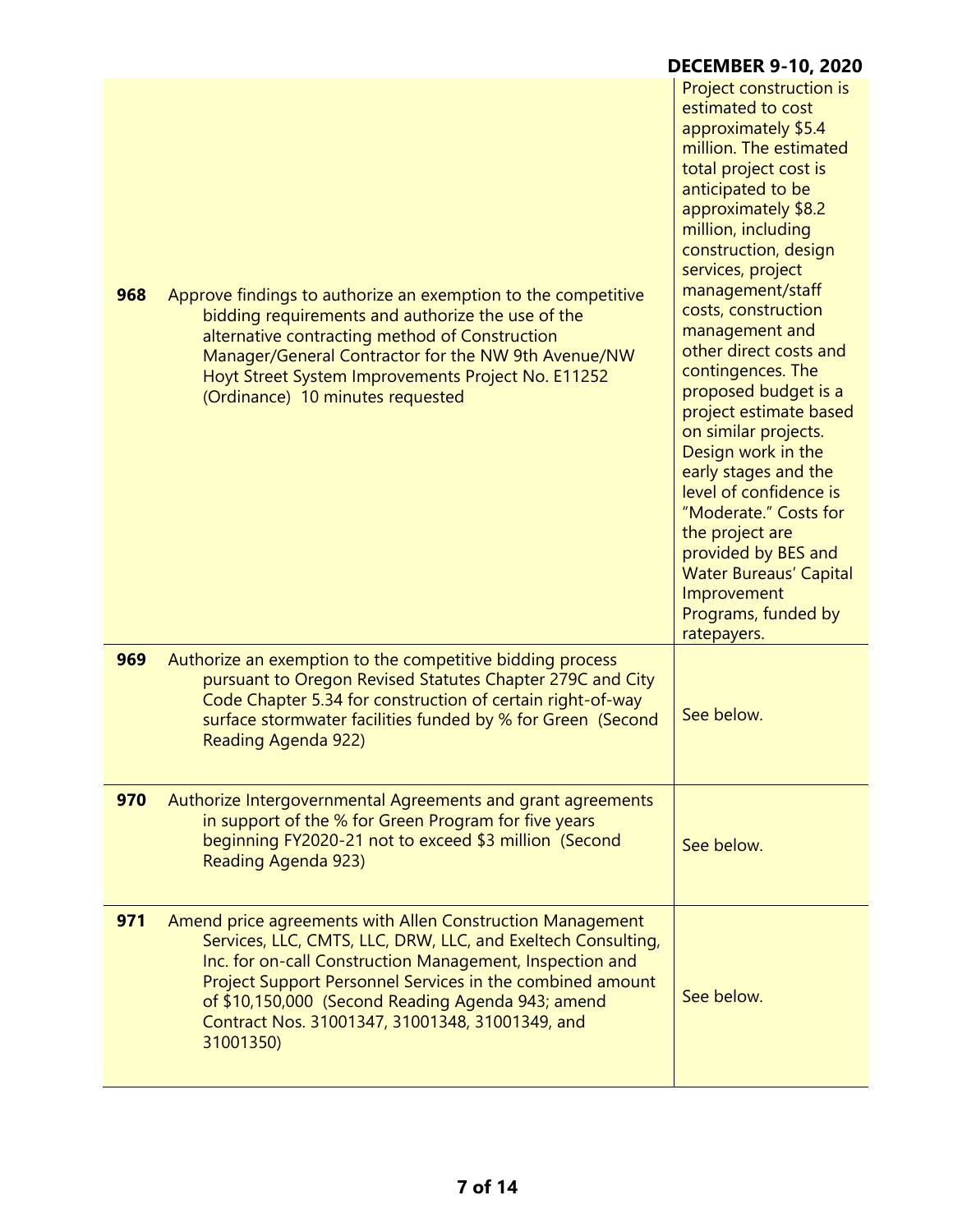|     |                                                                                                                                                                                                                                                                                                                                            | <b>DECEMBER 9-10, 2020</b>                                                                                                                                                                                                                                                                                                                                                                                                                                |
|-----|--------------------------------------------------------------------------------------------------------------------------------------------------------------------------------------------------------------------------------------------------------------------------------------------------------------------------------------------|-----------------------------------------------------------------------------------------------------------------------------------------------------------------------------------------------------------------------------------------------------------------------------------------------------------------------------------------------------------------------------------------------------------------------------------------------------------|
| 972 | Authorize a competitive solicitation and contract with the lowest<br>responsible bidder and provide payment for construction of<br>the Carolina Trunk WZ-02 Rehabilitation Project No. E11005,<br>for an estimated cost of \$1,283,000 (Second Reading<br>Agenda 944)                                                                      | This project is part of<br><b>BES' Large Scale Sewer</b><br>Rehabilitation<br>Program, which is<br>funded through FY<br>2020-21 and included<br>in the bureau's forecast<br>for FY 2021-22. The<br>proposed project<br>estimate of \$1,283,000<br>has been assigned a<br>high confidence level.                                                                                                                                                           |
| 973 | Authorize a three-year master Intergovernmental Agreement with<br>Portland State University to partner on projects and<br>programs related to wastewater, stormwater, and watershed<br>health not to exceed \$500,000 (Second Reading Agenda<br>945)                                                                                       | The total cost of the<br>Agreement will not<br>exceed \$500,000 and<br>allows for BES to fund<br>projects during the<br>three-year time period.<br>Funding of \$54,000 for<br>FY 2020-21 is available<br>in BES's budget, and<br>additional funds will be<br>requested in the FY<br>2021-22 through FY<br>2022-23 budgets. The<br>costs for each year will<br>fluctuate; however, the<br>total costs for the<br>Agreement should not<br>exceed \$500,000. |
|     | <b>Parks &amp; Recreation</b>                                                                                                                                                                                                                                                                                                              |                                                                                                                                                                                                                                                                                                                                                                                                                                                           |
| 974 | Amend the Portland Parks and Recreation Board to clarify<br>purpose, definitions, membership and update administrative<br>functions (Second Reading Agenda 921; amend Code<br>Chapter 3.27)                                                                                                                                                | No fiscal impact.                                                                                                                                                                                                                                                                                                                                                                                                                                         |
| 975 | Authorize Intergovernmental Agreement not to exceed \$4 million<br>from the Portland Parks & Recreation System Development<br>Charge Fund to the Prosper Portland Downtown Waterfront<br>Tax Increment Financing District Fund for acquisition of<br>property in the Downtown Waterfront urban renewal area<br>(Second Reading Agenda 947) | This interfund loan was<br>budgeted and adopted<br>in the FY 2020-21 Fall<br><b>BMP</b> (Package No.<br>10872 - "CIP<br>Adjustments"). All<br>interest accrued by the<br>\$4M transfer in the<br><b>Downtown Waterfront</b><br>TIF fund will point back<br>to the Parks<br><b>Construction Fund,</b><br>resulting in no fiscal<br>impact for the Parks<br>Bureau.                                                                                         |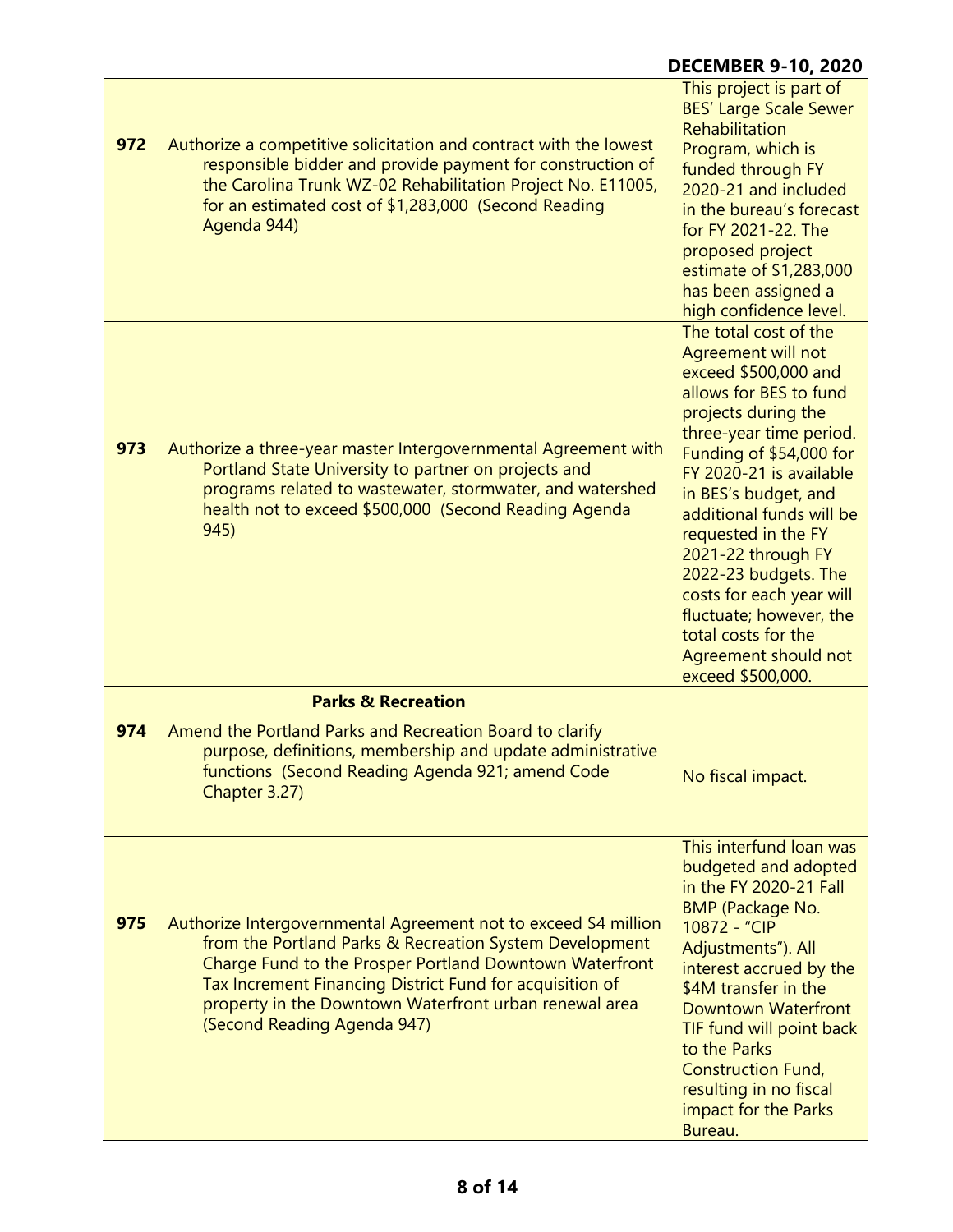|      | <b>Water Bureau</b>                                                                                                                                                                                                                                                                                                                                       |                                                                                                                                                                                                                                                                                                                                                                                                                                                                                                                                                |
|------|-----------------------------------------------------------------------------------------------------------------------------------------------------------------------------------------------------------------------------------------------------------------------------------------------------------------------------------------------------------|------------------------------------------------------------------------------------------------------------------------------------------------------------------------------------------------------------------------------------------------------------------------------------------------------------------------------------------------------------------------------------------------------------------------------------------------------------------------------------------------------------------------------------------------|
| 976  | Approve findings to authorize an exemption to the competitive<br>bidding requirements and authorize the use of the<br>alternative contracting method of Construction<br>Manager/General Contractor in connection with the Bull Run<br>Pipeline Project for an estimated amount of \$162,900,000<br>(Ordinance) 30 minutes requested                       | This ordinance waives<br>the competitive<br>bidding parameters<br>typically required for<br>procurements of this<br>nature in favor of<br><b>CM/GC contracting</b><br>method to allow for<br>better cost control and<br>cost certainty related<br>to a project of this<br>magnitude. This<br>project exists in the<br><b>Water Bureau's CIP and</b><br>thus all projected<br>capital and costs are<br>baked into the<br>Bureau's debt issuance<br>and rate forecast<br>documents and<br>therefore generate no<br>unbudgeted fiscal<br>impacts. |
| 977  | Adopt revised Title 21 Water to be consistent with current<br>Portland Water Bureau practices and applicable State of<br>Oregon regulations (Second Reading Agenda 949; replace<br>Code Title 21)                                                                                                                                                         | This update to City<br>Code makes no direct<br>changes to the Water<br>Bureau's budget or<br>water rates therein.                                                                                                                                                                                                                                                                                                                                                                                                                              |
|      | WEDNESDAY, 2:00 PM, DECEMBER 9, 2020                                                                                                                                                                                                                                                                                                                      |                                                                                                                                                                                                                                                                                                                                                                                                                                                                                                                                                |
| *978 | <b>TIME CERTAIN: 2:00 PM - Authorize three price agreements for</b><br>On-Call Services for Comprehensive Environmental<br>Response, Compensation, and Liability Act technical<br>assistance at the Portland Harbor Superfund Site in the<br>amount of \$5,500,000 (Ordinance introduced by<br>Commissioner Fritz) 60 minutes requested for items 978-980 | See below                                                                                                                                                                                                                                                                                                                                                                                                                                                                                                                                      |
| *979 | Authorize a sole source price agreement with GSI Water<br>Solutions, Inc. for legal support regarding Portland Harbor<br>Superfund Site in the amount of \$1,650,000 (Ordinance<br>introduced by Commissioner Fritz)                                                                                                                                      | See below                                                                                                                                                                                                                                                                                                                                                                                                                                                                                                                                      |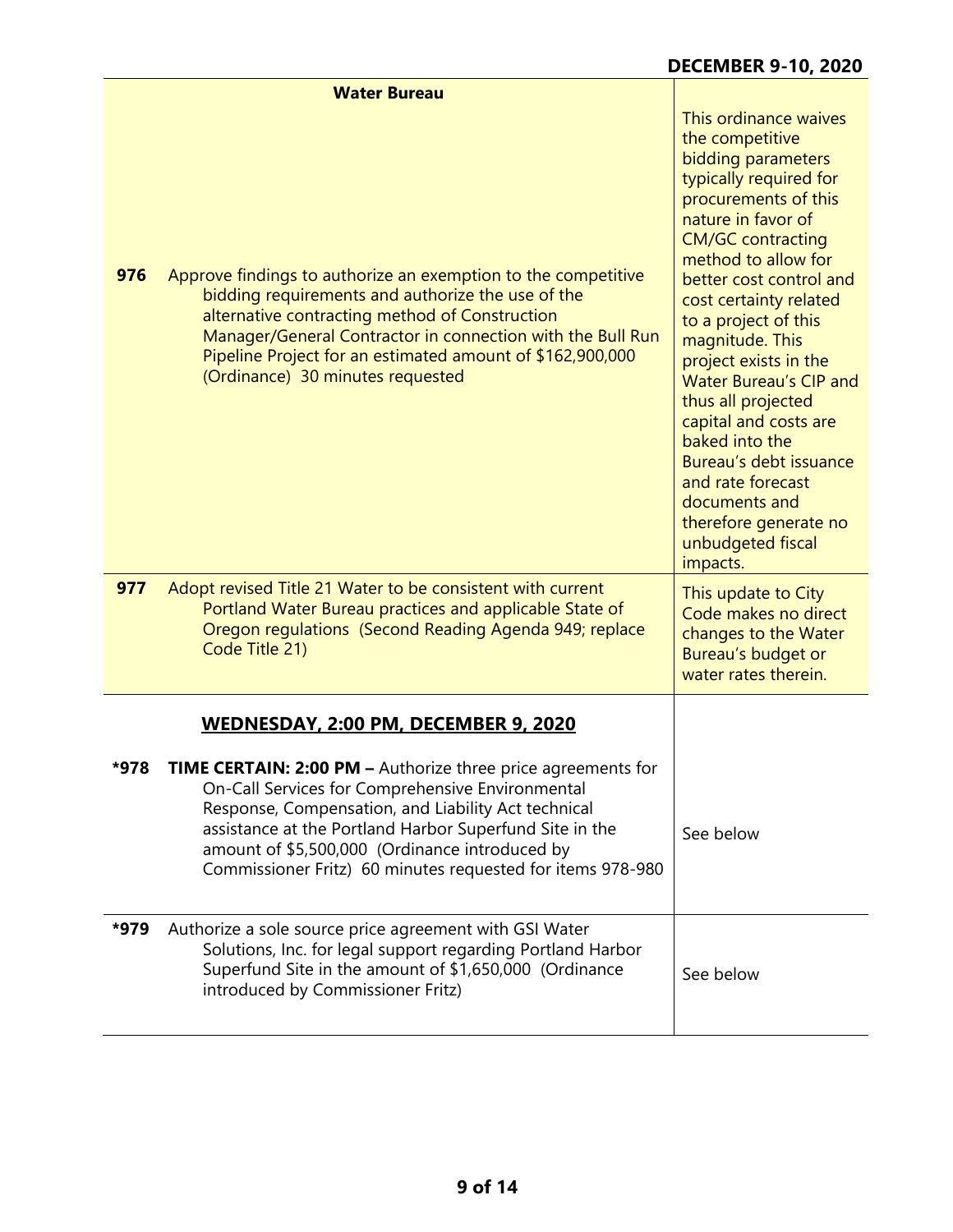| *980 | Authorize the Director of the Bureau of Environmental Services to<br>enter into an Administrative Settlement Agreement and<br>Order on Consent with the United States Environmental<br>Protection Agency for funding remedial design at Swan<br>Island Basin (Ordinance introduced by Commissioner Fritz)                                                                                                                                                                                                                                                                                                                                                     | See below                                                                                                                                                                                                                                                                                                               |
|------|---------------------------------------------------------------------------------------------------------------------------------------------------------------------------------------------------------------------------------------------------------------------------------------------------------------------------------------------------------------------------------------------------------------------------------------------------------------------------------------------------------------------------------------------------------------------------------------------------------------------------------------------------------------|-------------------------------------------------------------------------------------------------------------------------------------------------------------------------------------------------------------------------------------------------------------------------------------------------------------------------|
|      | <b>THURSDAY, 2:00 PM, DECEMBER 10, 2020</b>                                                                                                                                                                                                                                                                                                                                                                                                                                                                                                                                                                                                                   |                                                                                                                                                                                                                                                                                                                         |
| 981  | Consider appeal of the Pearl Neighbors for Integrity in Design<br>against the Design Commission's decision to approve, with<br>conditions Hyatt Place, a 23-story mixed use building at 350<br>NW 12th Ave in the Pearl Sub-District of the Central City Plan<br>District (Previous Agenda 714; Report introduced by Mayor<br>Wheeler; LU 19-145295 DZ)<br>This item will be continued to January 14, 2021.                                                                                                                                                                                                                                                   | This is not a legislative<br>action. There are no<br>ongoing costs to the<br>City associated with<br>this quasi-judicial land<br>use review. City staff<br>costs to conduct Land<br>Use Reviews and<br>process appeals are<br>generally fee-<br>supported; in this case<br>the appeal fee was<br>paid by the appellant. |
| 982  | <b>TIME CERTAIN: 2:00 PM - Adopt the River Plan / South Reach,</b><br>amend the Comprehensive Plan and Comprehensive Plan<br>Map, the Willamette Greenway Plan, Title 33, and the Zoning<br>Map; repeal the Macadam Corridor Design Guidelines; and<br>adopt the Willamette River Greenway Inventory and the<br>Central City Natural and Scenic inventories as supporting<br>documents (Previous Agenda 941; Ordinance introduced by<br>Commissioner Hardesty; amend Code Title 33, amend the<br>Portland Comprehensive Plan and zoning maps, amend<br>Ordinance Nos. 160237 and 163957, and repeal Ordinance<br>Nos. 157795 and 186858) 90 minutes requested | See below.                                                                                                                                                                                                                                                                                                              |

**957** Assess property for system development charge contracts, private plumbing loan contracts and safety net loan deferral contracts

# **CBO Analysis**

Current lien revenues generated by this ordinance:

- Transportation Operating Fund: \$135,104
- Parks Capital Improvement Fund: \$142,970
- SDC Sewer System Operating Fund: \$149,573
- Water Construction Fund: \$31,769

Future lien revenues generated by this ordinance:

- Transportation Operating Fund: \$194,839
- Sewer System Operating Fund: \$104,776
- SDC Sewer System Operating Fund: \$231,648
- Parks Capital Improvement Fund: \$354,302
- Water Construction Fund: \$13,757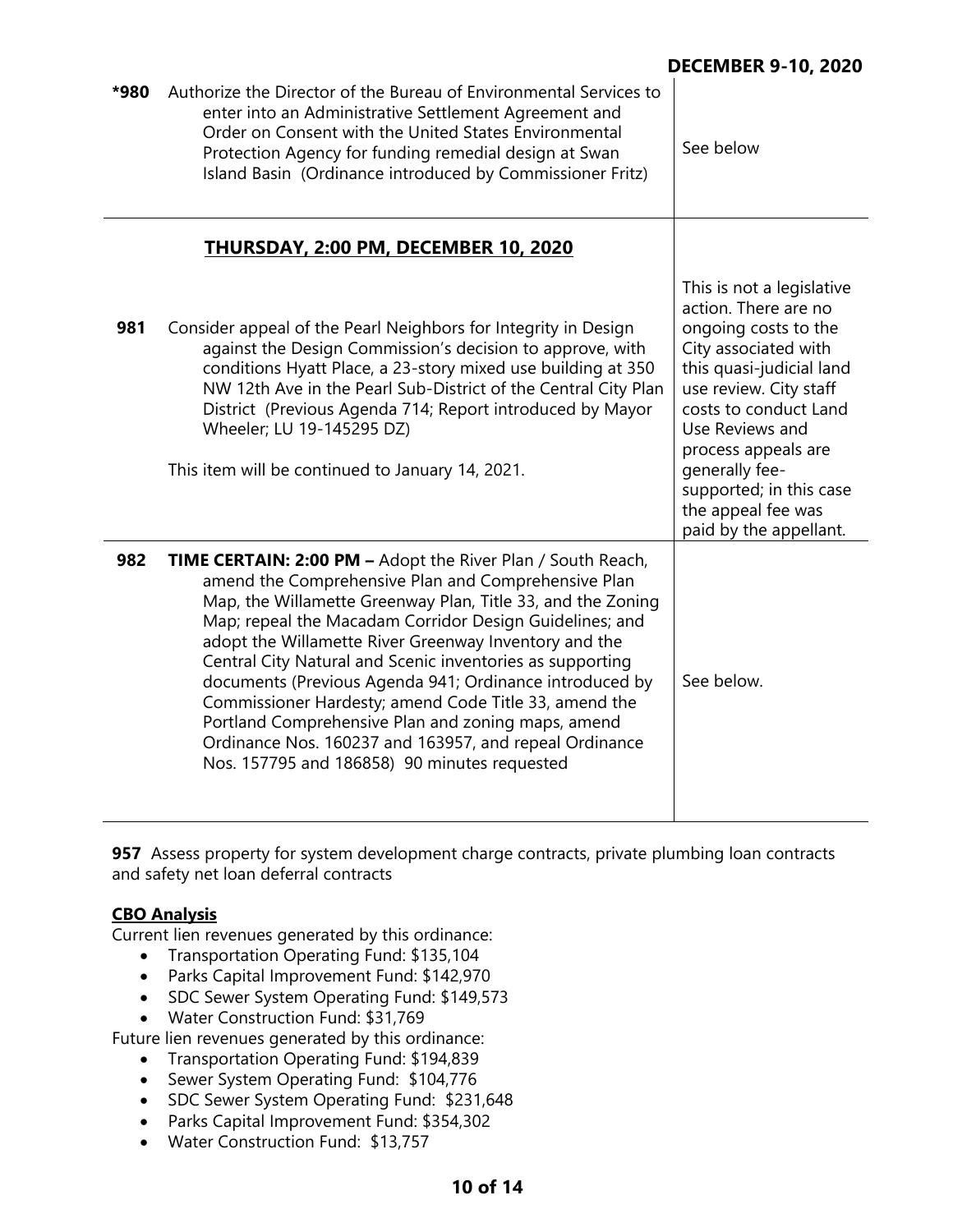**964** Authorize water revenue bonds to finance water system capital improvements in an amount not to exceed \$142 million and refund water revenue bonds (Ordinance) 20 minutes requested

#### **CBO Analysis**

This ordinance authorizes two bond-related actions:

1) Refinances refundable bonds originally authorized in 2011 to take advantage of low interest rates. The savings from this refinancing—projected to be ~\$840,000 annually over the next thirteen years (\$11.4M in total) is not budgeted in the CY, nor is it baked into the five-year rate forecast.

2) Authorizes the issuance of new revenue bonds, totaling \$140M, to be issued in the current year and FY 2021-22. In Current Year FY 2020-21, the bureau anticipates issuing a tranche of \$20M, based on low-confidence estimates, with debt service costs not expected to exceed \$1.5M. The methodology for this bond authorization amount is based on the Water Bureau's current cash balances and anticipated CIP needs.

The debt service cost decrease from the refinancing of refundable bonds will partially mitigate the debt service costs of the new money bonds, but will ultimately result in a net increase in debt service costs. The Water Bureau plans to submit Spring BMP Packages that true up its budget based on the actual terms of the bond issuance and related debt service costs for the current year, and new costs will be adopted into the Bureau's water rate forecast as part of FY 2021-22 Budget Adoption.

**\*965**Authorize new construction financing for an affordable housing project to be developed by Las Adelitas Limited Partnership or a Hacienda Community Development Corporation affiliate in an amount not to exceed \$17,350,050

#### **CBO Analysis**

This Ordinance requests City Council approval of financing in an amount up to \$17,350,050 using Portland Housing Bonds from Fiscal Years 2020-22. The funds will allow Hacienda CDC to construct a new 142-unit affordable housing project. The Project will provide 55 units affordable to households earning 30% MFI, with 47 of them unsubsidized. An additional 86 units will be restricted at units affordable to households earning 60% MFI or below. Eighteen units are for Permanent Supportive Housing (PSH) and will have a JOHS service subsidy.

The proposed City funding leverages more than \$39 million of other public and private financing contributed by Wells Fargo, Network for Oregon Affordable Housing, Metro (TOD) and the Oregon Housing and Community Services Department. The financing amount is included in the PHB FY 2020-21 Adopted Budget and the bureau's five-year forecast. Additional costs of PHB delivery of the units including community outreach, establishment and coordination of a Bond Oversight Committee, Project due diligence, construction monitoring, negotiations, and documentation related to the development of the Project are included in the PHB FY 2020-21 Adopted Budget and covered in the Program Delivery Fee of \$1,135,050. The Project is applying and qualifies for System Development Charge ("SDC") waivers, which collectively total an estimated \$2,438,003 in foregone City revenue.

**966** Amend grant with Southeast Uplift in amount not to exceed \$145,000 and reassess district coalition model for administrative simplification, expanded and equitable services (Ordinance; amend Contract No. 32002080) 30 minutes requested

## **CBO Analysis**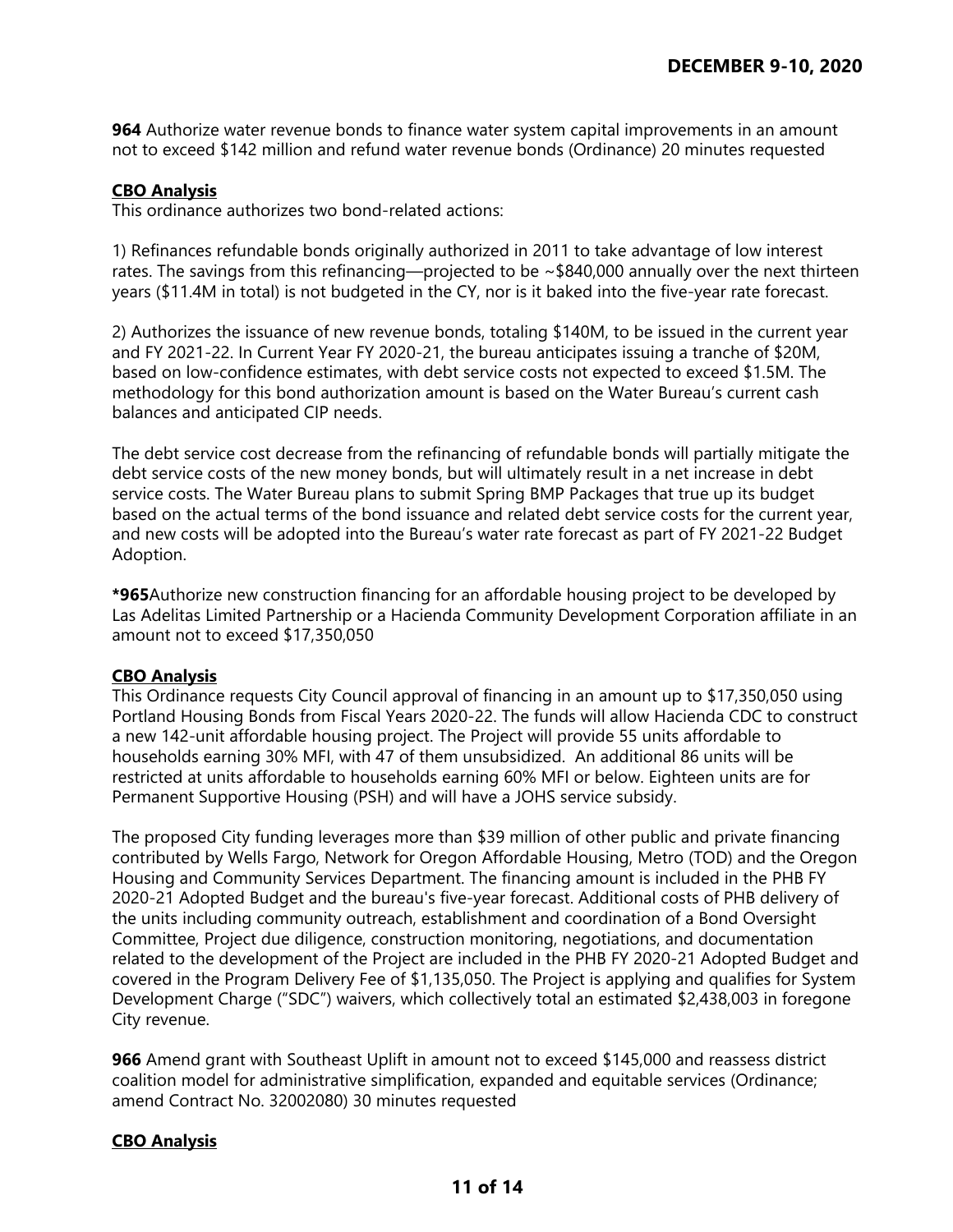# **DECEMBER 9-10, 2020**

This ordinance amends an existing grant agreement with Southeast Uplift by an additional amount not to exceed \$145,000. This ordinance is related to Ordinance 190044, which Council passed in July 2020 and which authorized grant agreements with four of the five nonprofit neighborhood District Coalitions. At that time, \$297,414 which had been budgeted for a grant agreement with Southwest Neighborhoods Inc (SWNI) was held back pending receipt of additional information regarding allegations of financial mismanagement at SWNI. In light of the results of an independent audit of SWNI's financial management practices, this ordinance expands the City's grant agreement with Southeast Uplift to provide administration, participation, and organizational support services to 17 neighborhood associations in Southwest Portland. Because of the \$297,414 that was not previously granted, funds for this grant amendment are available in Civic Life's FY 2020-21 budget.

The ordinance also directs Civic Life to reassess the District Coalition model for FY 2021-22 to simplify administration, embody the City's values with a particular focus on equity and resiliency, and comply with City procurement and grantmaking policies. The results of this reassessment may have as-yet-unknown fiscal implications for the City, either through savings from improved efficiency or additional investments in equity and resiliency outcomes, or some combination.

**969** Authorize an exemption to the competitive bidding process pursuant to Oregon Revised Statutes Chapter 279C and City Code Chapter 5.34 for construction of certain right-of-way surface stormwater facilities funded by % for Green

**970** Authorize Intergovernmental Agreements and grant agreements in support of the % for Green Program for five years beginning FY2020-21 not to exceed \$3 million

## **CBO Analysis**

There should be no long-term financial impacts to the City from renewing the exemption to the competitive bidding process or from adding a grant funding mechanism to the % for Green program. This is the third exemption from competitive bidding for the program. The program is funded by collecting 1% of the construction budget of City of Portland projects within the right-ofway that are not subject to the requirements of the Stormwater Management Manual (SWMM) and by collecting approved off-site management fees from developers in-lieu of building a stormwater management facility required by the SWMM. If the money is not collected, funds will not be awarded. This legislation authorizes spending funds that have been budgeted for this intended use. The level of confidence for these projects is high. Ten years of program history has allowed for a high level of confidence of the average annual income and project costs. Impacts to City budget and development due to Covid-19 may reduce the income over the coming years. Sources of funding are included in the Sewer System Operating Fund. % for Green recognizes a high community demand for grant contracts to fund services and materials. Stormwater improvements on private property help BES avoid long-term maintenance costs by protecting the public system. This legislation results in a new or modified financial obligation or benefit, including contracts, contract amendments, IGAs, and grants.

**971** Amend price agreements with Allen Construction Management Services, LLC, CMTS, LLC, DRW, LLC, and Exeltech Consulting, Inc. for on-call Construction Management, Inspection and Project Support Personnel Services in the combined amount of \$10,150,000

## **CBO Analysis**

The legislation results in price agreement amendments to authorize additional capacity, with a combined increase of \$10,150,000, and requests a combined not-to-exceed limit of \$35,150,000 for all four price agreements through the end of FY 2022-23, which is included in the Adopted BES CIP for FY 2020-21. Funds are available in the Sewer System Operating Fund, FY 2020-21 Capital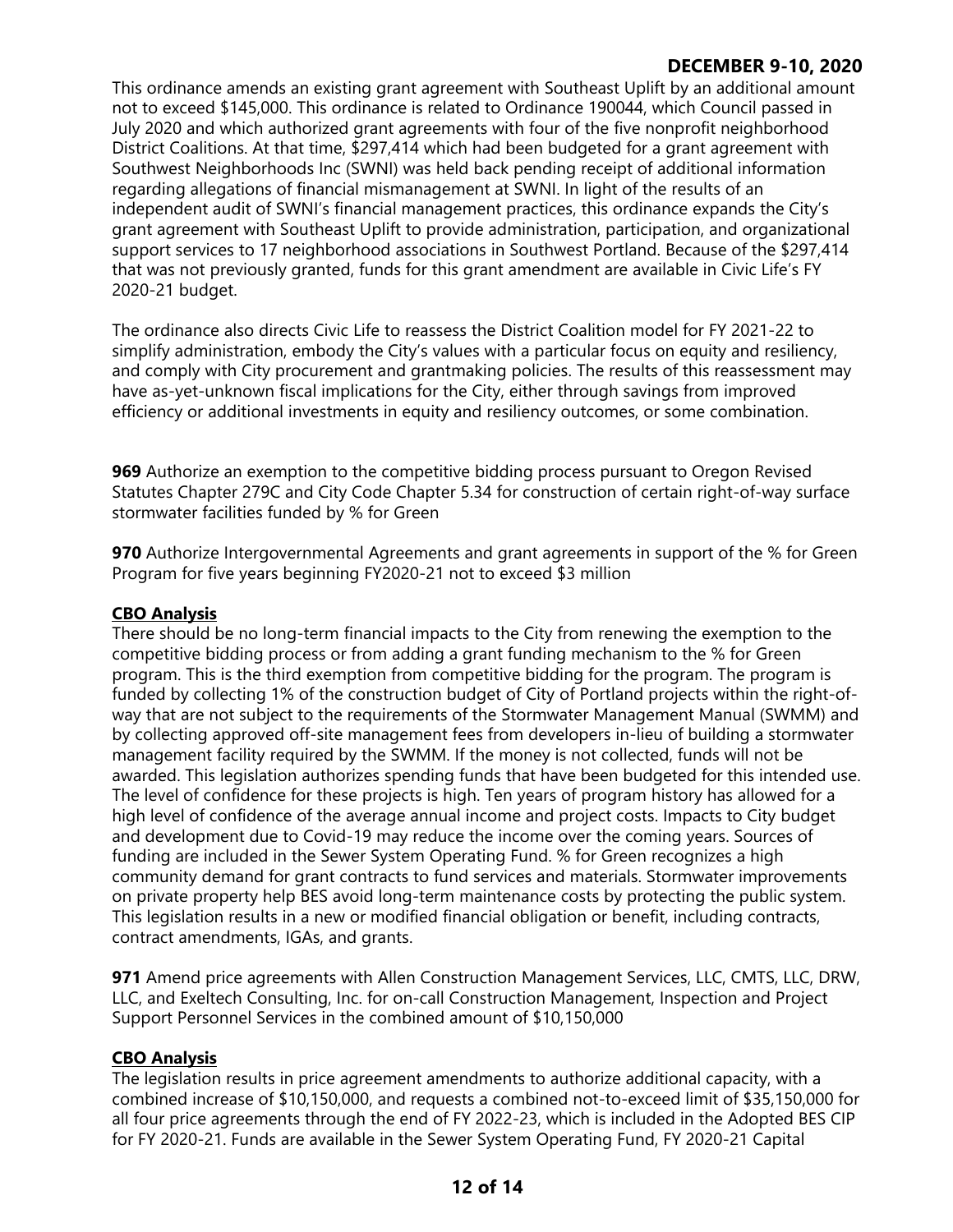## **DECEMBER 9-10, 2020**

Budget and will be requested in the FY 2021-22 through FY 2022-23 Capital Budgets. The impact of not amending these price agreements to ensure sufficient staffing for CIP projects is likely underspending/under delivery of the adopted annual CIP.

The level of confidence for this estimate is high based on current maximum projections for these on-call, as-needed contracts. This legislation does not change the existing BES budget because staff time for project construction, technical support and project management are built into capital project budget estimates for projects already in the Adopted (and planned future) CIP. The bureau assumes a mix of approaches for this labor on projects, including City FTE, temporary contract staff, and consultant work.

BES has for many years supplemented City staff availability with temporary contract employees on an as-needed basis, to meet project workload needs during peak times. Although temporary personnel often cost more on an hourly basis, the City is not responsible for benefits and long-term financial obligations for these positions. In past years, when use of temporary contract staff for certain work was proven to be a long-term consistent need, BES performed cost-benefit analyses and requested new City FTE positions in the annual budget process as appropriate (essentially requesting to "convert" temporary personnel work to full time City personnel work), to avoid overreliance on contractors.

**978** Authorize three price agreements for On-Call Services for Comprehensive Environmental Response, Compensation, and Liability Act technical assistance at the Portland Harbor Superfund Site in the amount of \$5,500,000

**979** Authorize a sole source price agreement with GSI Water Solutions, Inc. for legal support regarding Portland Harbor Superfund Site in the amount of \$1,650,000

## CBO Analysis

The budget for work under the price agreements in 978 and 979 is not to exceed the amounts listed and the work will be issued through task orders. The not-to exceed estimate is based on project milestones over the 5 years, and the anticipated level of effort from the contractor. Since work will be assigned to the contractors as needed and the project timeline is driven by federal regulatory and other processes outside of the control of the City, there is no guarantee that any amount of money will be spent on any price agreement. The initial price agreements will be for a 5 year term, with an option to renew and extend each price agreement for up to 5 years. Funds are included in BES's FY 2020-21 budget in the Environmental Remediation Fund.

**980** Authorize the Director of the Bureau of Environmental Services to enter into an Administrative Settlement Agreement and Order on Consent with the United States Environmental Protection Agency for funding remedial design at Swan Island Basin

## CBO Analysis

The Consent Order obligates the City to provide a total of \$3.6 million towards the remedial design. Payments are to be made in three equal installments of \$1.2 million. The first payment is due 30 days after the effective date of the Consent Order. The second is due August 15, 2021, and the third is due August 15, 2022. These are set payments that are established in, and enforceable through, the Consent Order. Failure to meet these deadlines will result in daily penalties and interest. Funds for the initial payment are available in the Citywide Obligations Reserve Fund. Future payments will continue to be made from this fund, which collects resources from the Water Bureau, the General Fund and other non-ratepayer funds. The remedial design work is being conducted by Vigor and Daimler and thus, there is minimal impact on BES staff time.